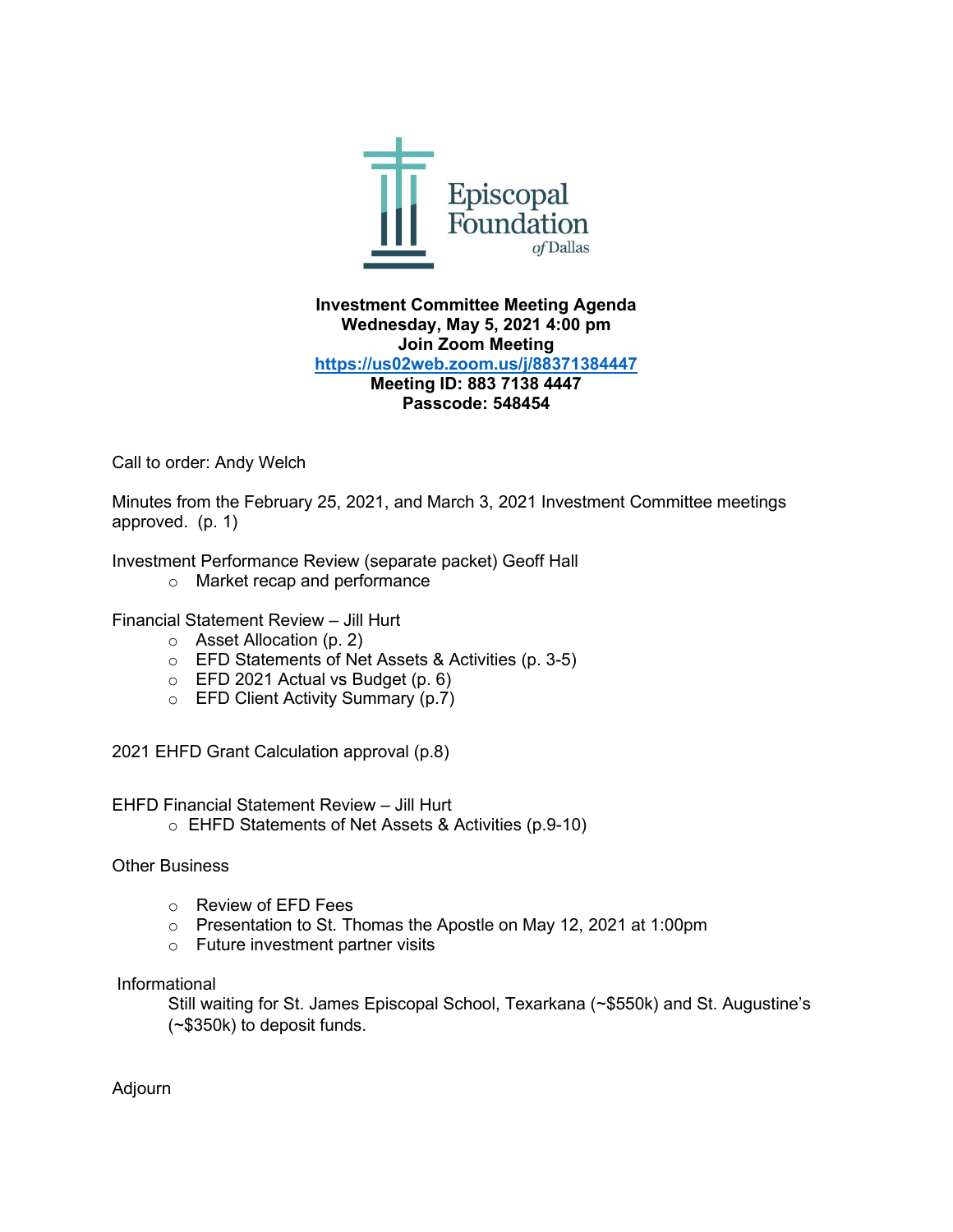## **Episcopal Foundation of Dallas Investment and Finance Committee Meeting Minutes Thursday, February 25, 2021 and Tuesday, March 2, 2021**

## **Committee Members:**

**Present:** Andy Welch (Committee Chairman), Scott Hancock, Ken Hanks, Pat Carrigan, Philip de Bruyn

**Others Attending**: Pam Jamieson, Executive Director

As follow ups to the February 10, 2021 regularly scheduled Investment and Finance Committee meeting, special meetings were held on February 25, 2021 and March 2, 20201 via electronic mail to discuss/approve the reallocation of the 6% Alternative REIT investment and to approve/recommend to the Board a new allocation between equities/fixed income and alternative investments.

During the Investment and Finance Committee Meeting on February 10, 2021, Geoff Hall, Vanguard Senior Investment Consultant recommended that EFD reallocate our 6% alternative investments allocation to equities and fixed income. He also provided three alternatives for reinvesting the funds. The committee asked Geoff to provide additional information.

Based on the receipt and review of this additional information, on February  $25<sup>th</sup>$  Mr. Welch recommended that the committee approve a new allocation of investments to 75% equities and 25% fixed income from 70% equities, 24% fixed income and 6% alternatives (even though REITs are common stock we currently reflect REITs as alternative investments). Mr. Hanks seconded the motion but reminded the committee that this would require amending our Investment Policy Statement. All members voted by electronic vote to approve the motion. Mr. Welch will present the revised Investment Policy Statement to the Board for approval at its regularly scheduled meeting on March 2, 2021.

After a discussion on the three alternative investment options presented by Geoff Hall, and Mr. Hall's recommendation, Mr. Welch recommended that we reallocate the 6% alternatives allocation to the Vanguard Total Stock Market Index Fund (5%) and to Fixed Income, the Vanguard Total Bond Market Index Fund (1%). This will keep our Active and Passive weightings the same (56% passive and 44% active). The reallocation will be made in connection with the Board's approval of the revised Investment Policy Statement.

On March 2, 2021 a motion to shift the 5% allocation into the Vanguard Total Stock Market Index Fund and place the 1% Fixed Income into Vanguard Total Bond Index Fund (Domestic) was presented. All members voted by electronic vote to approve the reallocation.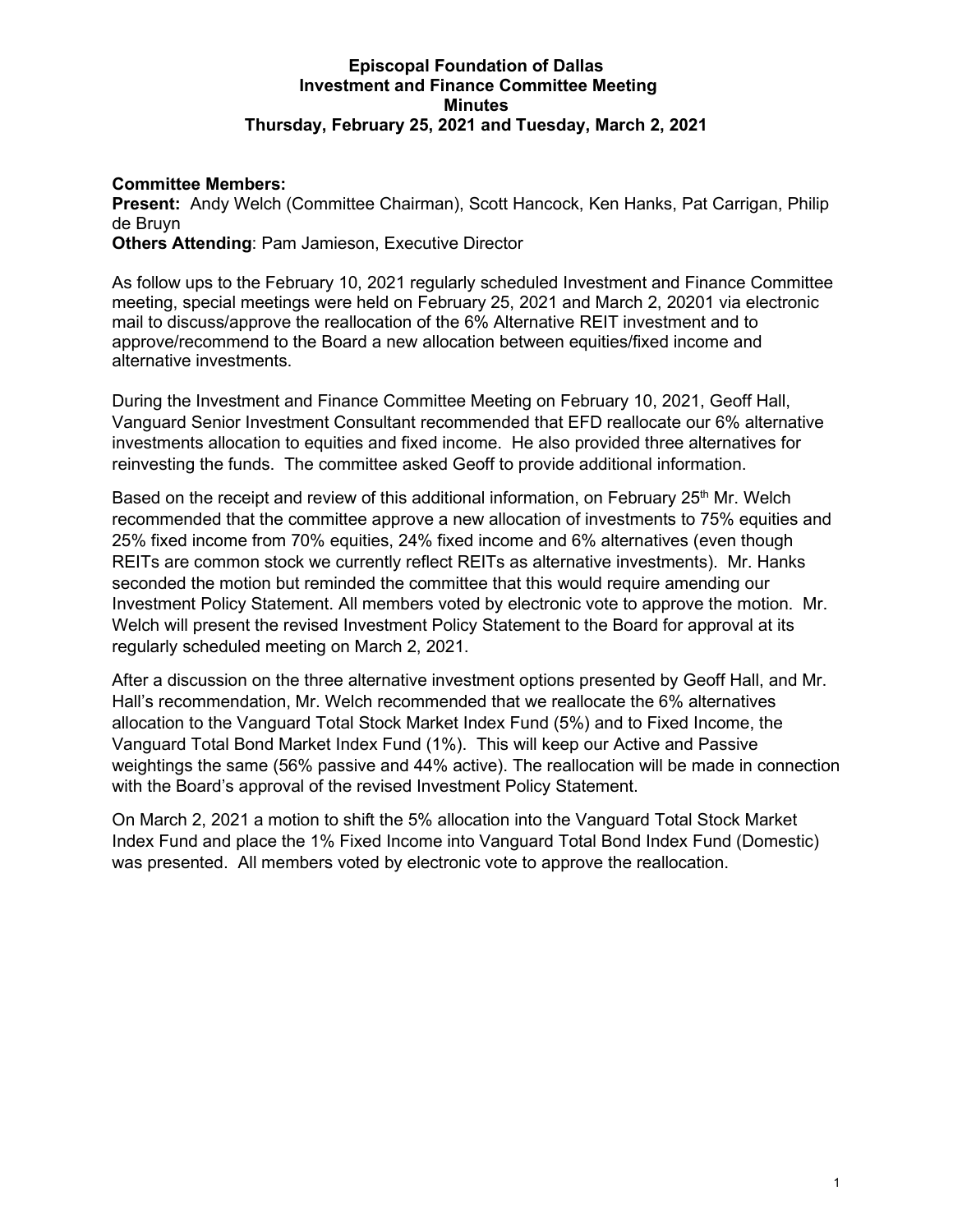# **Episcopal Foundation of Dallas**

# **3/31/2021**

|                       | Investment<br>Policy |      | 3/31/2021    |
|-----------------------|----------------------|------|--------------|
| <b>Asset Category</b> | Target               | %    | Total        |
| US Equity             | 42%                  | 48%  | 20,864,785   |
| International Equity  | 28%                  | 28%  | 12,211,444   |
| <b>Fixed Income</b>   | 24%                  | 19%  | 8,234,815    |
| <b>Real Estate</b>    | 6%                   | 6%   | 2,604,127    |
| <b>TOTALS</b>         | 100%                 | 100% | \$43,915,171 |

Note: The Foundations Investment Policy allows for a +/-5 percentage point variance from desired target weighting.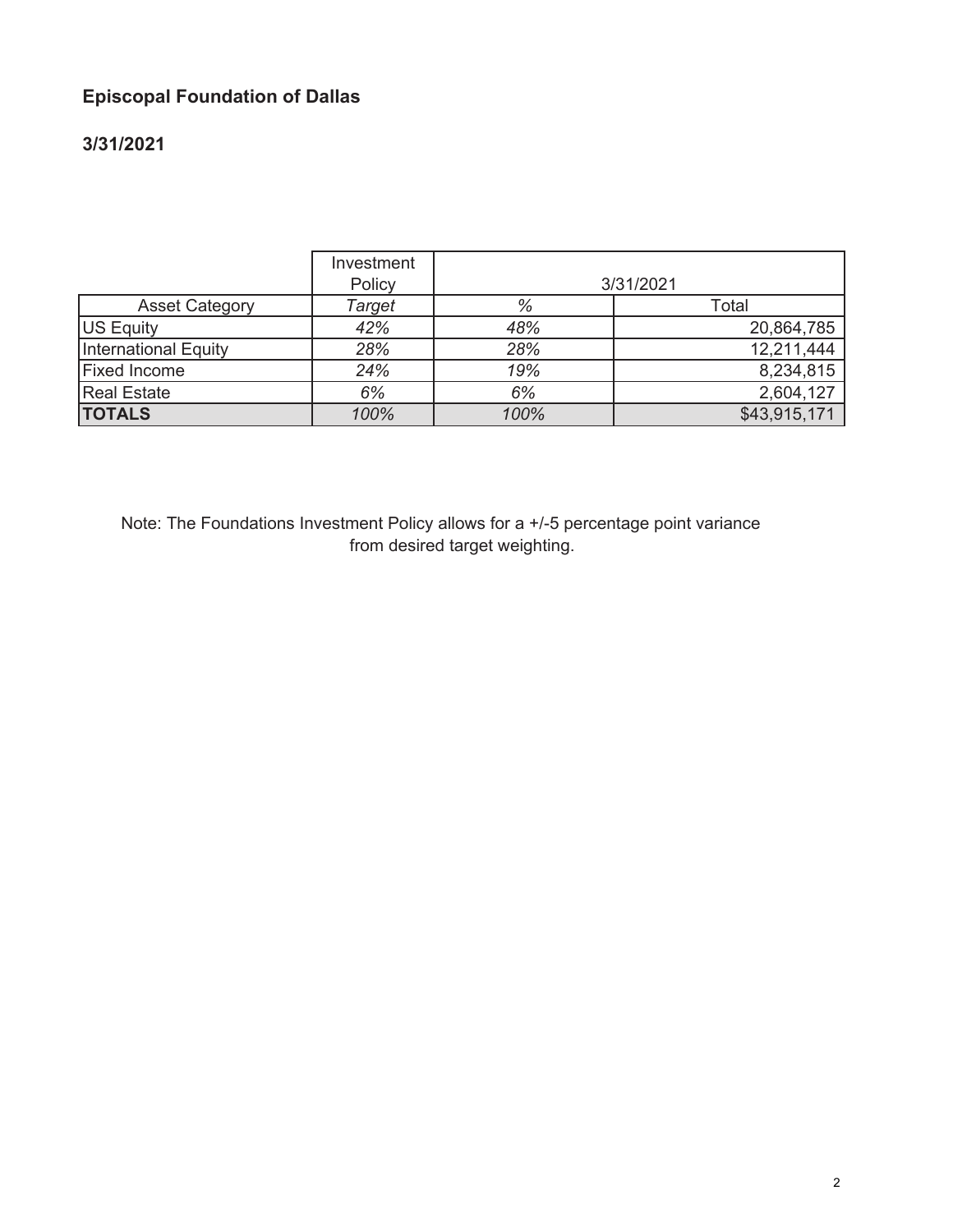## **EPISCOPAL FOUNDATION OF DALLAS STATEMENT OF NET ASSETS**

|                                         |              |    | As of      |    | As of      |    | As of        |
|-----------------------------------------|--------------|----|------------|----|------------|----|--------------|
|                                         | <b>Notes</b> |    | 3/31/21    |    | 3/31/20    |    | 12/31/20     |
| <b>Assets</b>                           |              |    |            |    |            |    |              |
| <b>Cash - Foundation operating</b>      |              |    | 137,807    |    | 125,972    | \$ | 127,122      |
| <b>Cash - Vanguard Money Market</b>     | (1)          |    | 199,909    |    | 188,750    |    | 199,903      |
| <b>Administrative fees receivables</b>  |              |    | 51,996     |    | 37,461     |    | 50,561       |
| <b>Accounts receivable (EHFD)</b>       |              |    |            |    |            |    |              |
| <b>Contribution receivable</b>          |              |    |            |    |            |    | 1,250        |
| <b>Investments - Foundation</b>         | (2)          |    | 7,160,449  |    | 4,998,536  |    | 6,845,724    |
| <b>Investments - Agency</b>             | (2)          |    | 36,754,722 |    | 27,244,611 |    | 37,031,212   |
| <b>Furniture and equipment, net</b>     | (3)          |    | 595        |    | 2,119      |    | 976          |
| Oil and gas property                    | (4)          |    | 3,500      |    | 3,500      |    | 3,500        |
| Deposits and prepaid expenses           |              |    | 4,101      |    | 3,741      |    | 4,101        |
| <b>Total assets</b>                     |              | \$ | 44,313,079 | \$ | 32,604,689 |    | \$44,264,349 |
|                                         |              |    |            |    |            |    |              |
| <b>Liabilities and Net Assets</b>       |              |    |            |    |            |    |              |
| <b>Liabilities</b>                      |              |    |            |    |            |    |              |
| <b>Payroll liabilities</b>              |              |    | 2,607      |    | 2,386      | \$ | 5,395        |
| <b>Accounts payable</b>                 |              |    |            |    |            |    |              |
| <b>Grants payable</b>                   |              |    |            |    |            |    |              |
| <b>Due to Agency Funds</b>              |              |    | 36,754,722 |    | 27,244,611 |    | 37,031,212   |
| <b>Total liabilities</b>                |              |    | 36,757,329 |    | 27,246,997 |    | 37,036,607   |
| <b>Net Assets</b>                       |              |    |            |    |            |    |              |
| <b>Without donor restrictions</b>       |              |    | 7,554,000  |    | 5,355,942  |    | 7,225,992    |
| <b>With donor restrictions</b>          | (4)          |    | 1,750      |    | 1,750      |    | 1,750        |
| <b>Total net assets</b>                 |              |    | 7,555,750  |    | 5,357,692  |    | 7,227,742    |
| <b>Total liabilities and net assets</b> |              |    | 44,313,079 | \$ | 32,604,689 |    | \$44,264,349 |

**Notes to Statement of Net Assets:**

- **(1) The Vanguard money market account was opened on 3/31/2019. Funds in the account represent the dollars needed to fund the 2021 grant program.**
- **(2) See Client Activity Summary for a roll forward of investments.**
- **(3) The increase in Furniture and equipment represents the purchase of a new laptop computer and associated productivity software for the Controller.**
- **(4) The Foundation accepted a contribution of property in 1989. Under the terms of the property assignment, the Foundation shares any receipts from the property 50%:50% with other charities. The property is conservatively valued at \$3,500. Half the value is reflected as "temporarily restricted" due to the terms of the property assignment.**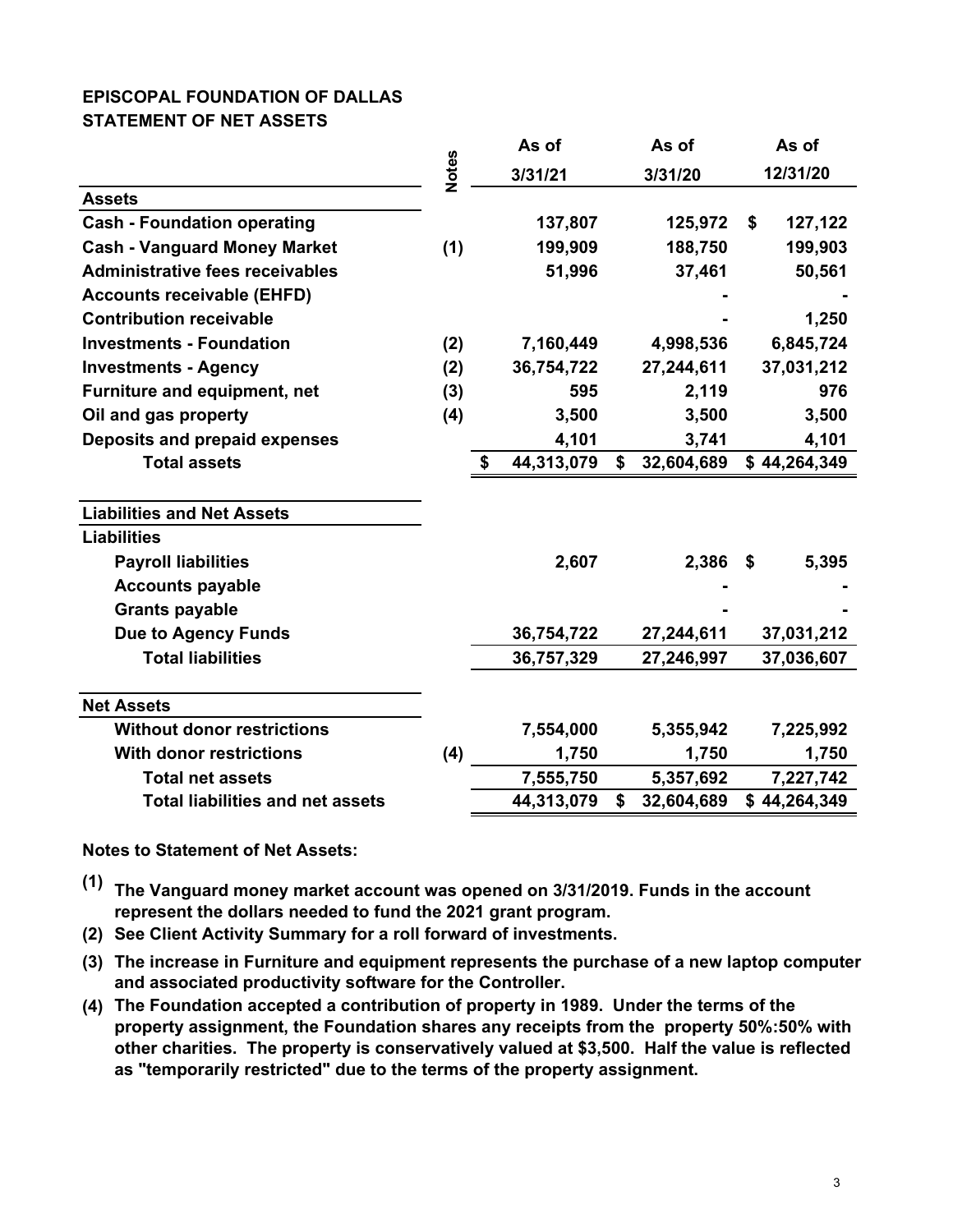# **EPISCOPAL FOUNDATION OF DALLAS STATEMENT OF ACTIVITIES**

|                                              |              | <b>Quarter-Ended</b> | <b>Quarter-Ended</b> |                | <b>Year Ended</b> |           |
|----------------------------------------------|--------------|----------------------|----------------------|----------------|-------------------|-----------|
|                                              | <b>Notes</b> | 3/31/20              |                      | 3/31/20        |                   | 12/31/20  |
| <b>Operating Revenues and Expenses</b>       |              |                      |                      |                |                   |           |
| Administrative fee income-gross              | (1)          | 59,885               |                      | 45,780         | \$                | 199,997   |
| Interest - money market account              | (2)          | 5                    |                      | 643            |                   | 2,901     |
| <b>Misc Income (EHFD)</b>                    |              |                      |                      |                |                   | 10,000    |
| <b>Total operating revenue/support</b>       |              | 59,890               |                      | 46,423         |                   | 212,898   |
| <b>Payroll and payroll taxes</b>             |              | 31,425               |                      | 31,433         |                   | 152,785   |
| <b>Professional fees</b>                     | (3)          | 1,518                |                      | 10,399         |                   | 24,856    |
| <b>Sponsorships</b>                          | (4)          |                      |                      | 3,000          |                   | 3,000     |
| <b>Office operation</b>                      | (5)          | 5,909                |                      | 8,304          |                   | 24,633    |
| <b>Total operating expenses</b>              |              | 38,851               |                      | 53,137         |                   | 205,274   |
| Increase in net assets from operations       |              | 21,039               |                      | (6, 713)       |                   | 7,624     |
| <b>Contributions Income - Episcopal Fund</b> |              |                      |                      | $5\phantom{1}$ |                   | 107,305   |
| <b>Net Investment Gains</b>                  |              |                      |                      |                |                   |           |
| <b>Interest &amp; dividends</b>              |              | 20,379               |                      | 18,448         |                   | 245,853   |
| <b>Realized gains</b>                        |              | 223,698              |                      | 17,760         |                   | 150,336   |
| <b>Unrealized gains</b>                      |              | 80,438               |                      | (1,072,340)    |                   | 552,974   |
| <b>Less: Vanguard advisory fees</b>          |              | (1, 818)             |                      | (1,633)        |                   | (6, 321)  |
| Less: Admin fees on EFD funds                | (6)          | (9, 347)             |                      | (8, 319)       |                   | (29, 591) |
| <b>Total net investment revenue</b>          |              | 313,350              |                      | (1,046,084)    |                   | 913,251   |
| <b>Grant Expense</b>                         |              |                      |                      |                |                   |           |
| <b>Foundation grants</b>                     |              | 200                  |                      | 1,000          |                   | 192,000   |
| <b>Trustee fund grants</b>                   |              | 1,500                |                      |                |                   | 2,000     |
| <b>Advised fund grants</b>                   |              |                      |                      | 327,000        |                   | 18,500    |
| <b>Total grant expense</b>                   |              | 1,700                |                      | 328,000        |                   | 212,500   |
| Total Increase (decrease) in net assets      |              | 332,688              |                      | (1,047,940)    |                   | 815,680   |
| Net assets at beginning of period            |              | 7,221,312            |                      | 6,405,632      |                   | 6,405,632 |
| Net assets at end of period                  |              | \$<br>7,554,000      | \$                   | 5,357,692      | \$                | 7,221,312 |

**Notes to Statement of Activities:**

**(1) Original transfer for Admin fee was \$50,561. Transfer balance of \$9,324 in April 2021**

- **(2) See Note 1 on Statement of Net Assets**
- **(3) 2020 Brochere Design for Planned Giving of \$10,000 and one time fee for K.McCabe for training**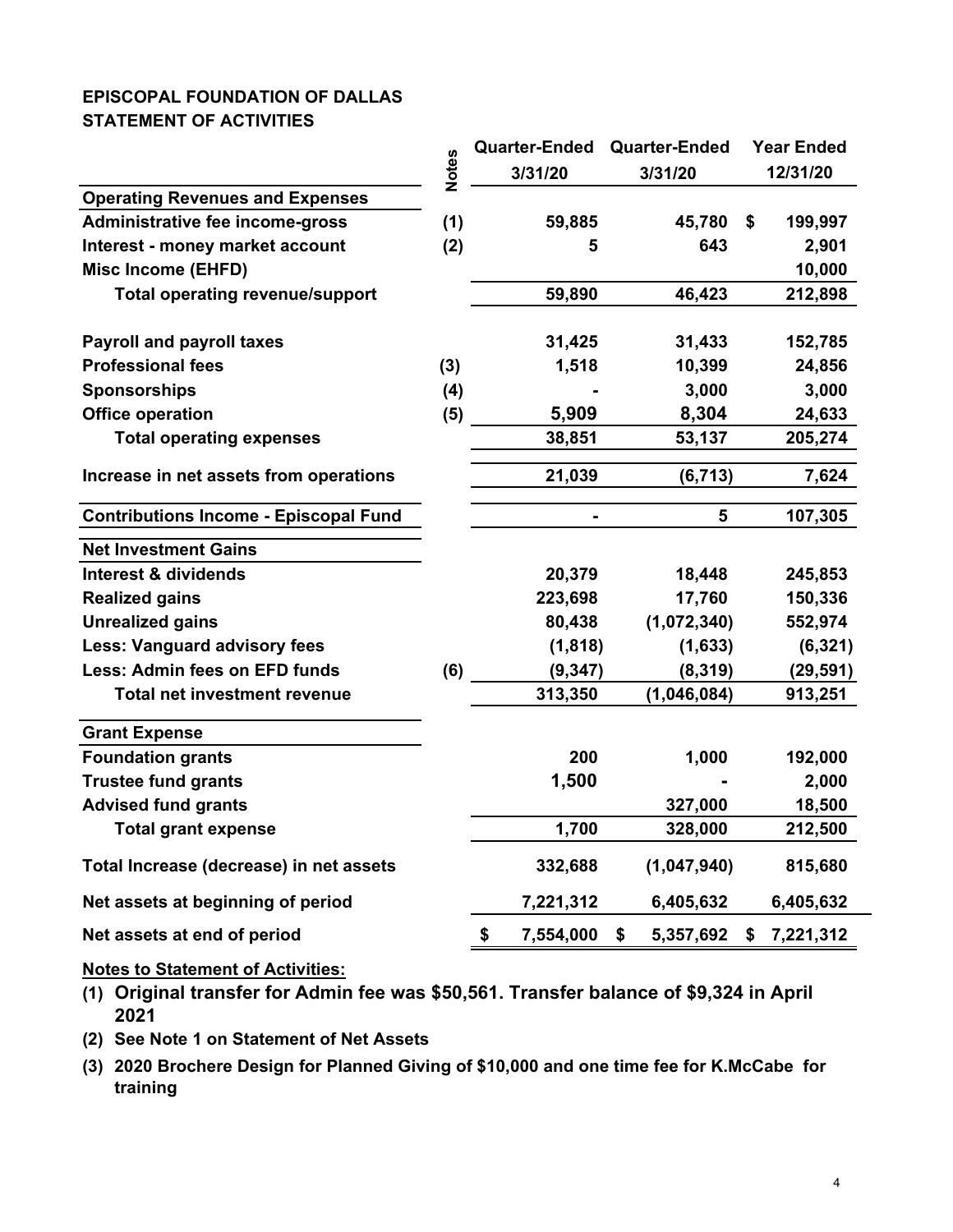- **(4) Sponsorships represent charitable gifts to (1) support the fundraising efforts of nonprofit organizations that share similar funding priorities with the Foundation and the Diocese, and to (2) heighten awareness of the Foundation.**
- **(5) See Actual vs. Budget Report for additional detail.**
- **(6) The amount reflected is the total fees including the receivable related to the \$9,324 transfer made in April 2021**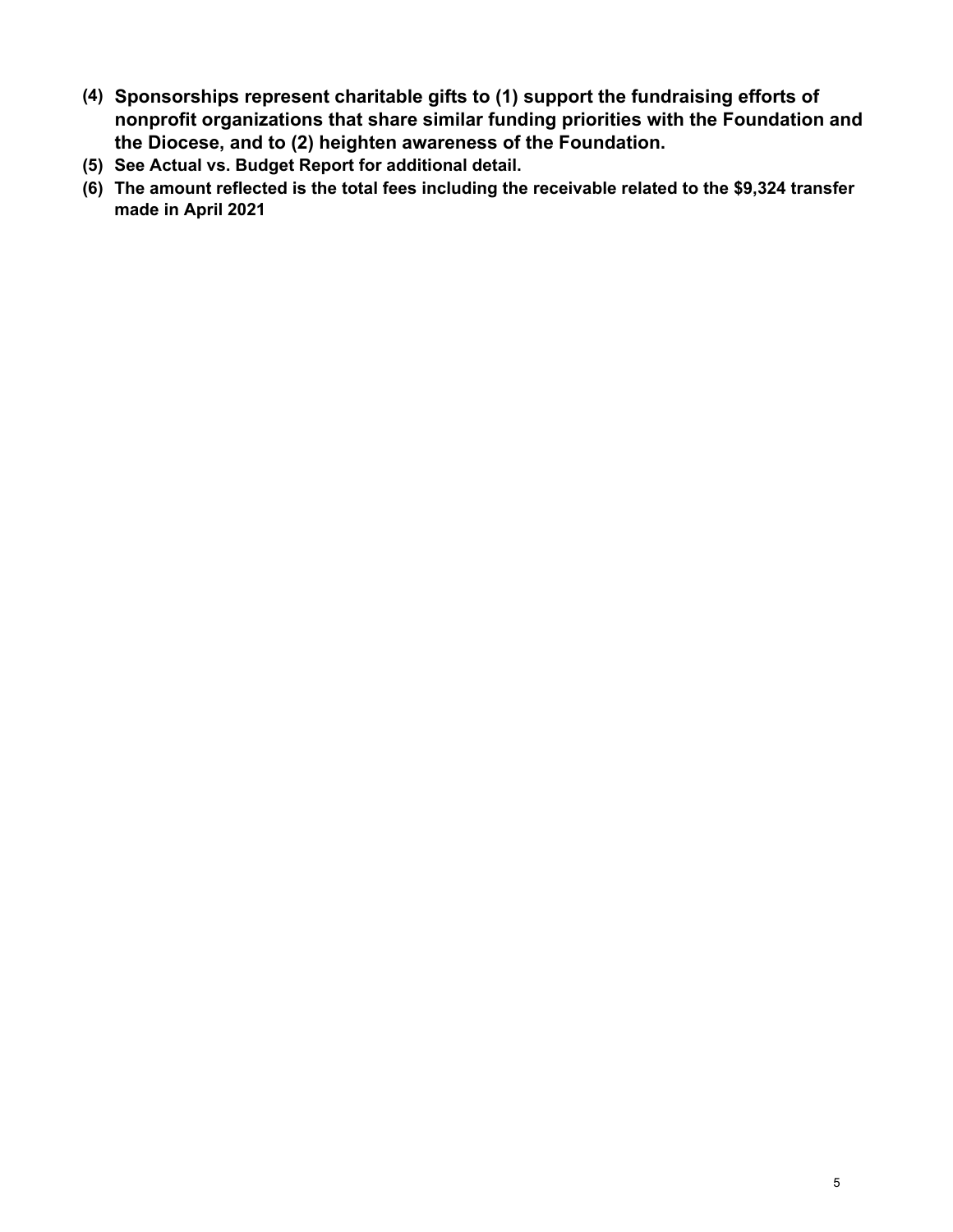#### **EPISCOPAL FOUNDATION OF DALLAS STATEMENT of ACTUAL VS. BUDGET**

|                                       |              | 2021          |                      | <b>YTD at 03/31/2021</b> |    |              |  |  |
|---------------------------------------|--------------|---------------|----------------------|--------------------------|----|--------------|--|--|
|                                       |              |               |                      |                          |    | Variance     |  |  |
|                                       |              |               |                      |                          |    | over (under) |  |  |
| <b>Operating Revenue and Expenses</b> | <b>Notes</b> | Annual        | <b>Actual</b>        | <b>Budget</b>            |    | Budget       |  |  |
| <b>Revenue</b>                        |              |               |                      |                          |    |              |  |  |
| Administrative fee income - gross     | (1)          | \$<br>209,000 | \$<br>59,885         | \$<br>52,250             | \$ | 7,635        |  |  |
| Other Income (EHFD)                   |              | 10,000        |                      | \$<br>2,500              |    | (2,500)      |  |  |
| <b>Operating Revenue</b>              |              | \$<br>219,000 | \$<br>59,885         | \$<br>54,750             | \$ | 5,135        |  |  |
| <b>Expenses</b>                       |              |               |                      |                          |    |              |  |  |
| Payroll                               |              |               |                      |                          |    |              |  |  |
| <b>Executive Director</b>             |              | 82,688        | 20,672               | \$<br>20,672             |    |              |  |  |
| <b>Grant Administrator</b>            |              | 12,000        |                      | \$<br>3,000              |    | (3,000)      |  |  |
| Controller                            |              | 35,000        | 8,517                | \$<br>8,750              |    | (233)        |  |  |
| <b>Bonuses</b>                        |              |               | 0                    |                          |    |              |  |  |
| <b>Employer's payroll taxes</b>       |              | 9,921         | 2,236                | \$<br>2.480              |    | (245)        |  |  |
| <b>Total Payroll Expenses</b>         |              | \$<br>139.609 | \$<br>31,425         | \$<br>34,902             | \$ | (3, 478)     |  |  |
| <b>Professional Fees</b>              |              |               |                      |                          |    |              |  |  |
| Audit                                 | (2)          | 21,500        | 1,518                | \$<br>5,375              |    | (3, 857)     |  |  |
| Tax return preparation                | (2)          | 3,500         |                      | \$<br>875                |    | (875)        |  |  |
| <b>Website &amp; Computer Tech</b>    |              | 2,700         | 21                   | \$<br>675                |    | (654)        |  |  |
| <b>Legal Fees</b>                     |              | 500           |                      | \$<br>125                |    | (125)        |  |  |
| Marketing                             |              | 750           |                      | \$<br>188                |    | (188)        |  |  |
| Development                           |              | 750           |                      | \$<br>188                |    | (188)        |  |  |
| <b>Total Professional Fees</b>        |              | \$<br>29,700  | \$<br>1,539          | \$<br>7,425              | \$ | (5,886)      |  |  |
|                                       |              |               |                      |                          |    |              |  |  |
| <b>Sponsorships</b>                   |              | \$<br>8,000   | \$<br>$\overline{a}$ | \$<br>2,000              | \$ | (2,000)      |  |  |
|                                       |              |               |                      |                          |    |              |  |  |
| <b>Office Expense</b>                 |              |               |                      |                          |    |              |  |  |
| Rent                                  |              | 8,600         | 2,084                | \$<br>2,150              |    | (66)         |  |  |
| Insurance-D&O/Liability               | (3)          | 10,500        | 1,691                | \$<br>2.625              |    | (934)        |  |  |
| Telephone/Fax/Internet                |              | 600           | 150                  | \$<br>150                |    | (0)          |  |  |
| <b>Computer Expense</b>               |              | 2.000         | 608                  | \$<br>500                |    | 108          |  |  |
| Development                           |              | 500           |                      | \$<br>125                |    | (125)        |  |  |
| <b>Depreciation</b>                   |              | 1,500         | 508                  | \$<br>375                |    | 133          |  |  |
| <b>Professional Development</b>       |              | 1,500         | 450                  | \$<br>375                |    | 75           |  |  |
| <b>Office Supplies</b>                |              | 1,500         | 93                   | \$<br>375                |    | (282)        |  |  |
| <b>Marketing materials</b>            |              | 500           |                      | \$<br>125                |    | (125)        |  |  |
| <b>Insurance-Worker's Comp</b>        |              | 250           | 168                  | \$<br>63                 |    | 106          |  |  |
| <b>Property Taxes</b>                 |              | 100           | 52                   | \$<br>25                 |    | 27           |  |  |
| <b>Board Luncheon</b>                 |              | 1,000         |                      | \$<br>250                |    | (250)        |  |  |
| <b>Meetings</b>                       |              | 1,200         |                      | \$<br>300                |    | (300)        |  |  |
| Convention                            |              | 200           |                      | \$<br>50                 |    | (50)         |  |  |
| <b>Memorials &amp; special gifts</b>  |              | 500           |                      | \$<br>125                |    | (125)        |  |  |
| <b>Miscellaneous</b>                  |              | 500           | 84                   | \$<br>125                |    | (41)         |  |  |
| <b>Special Events</b>                 |              | 9,000         |                      | \$<br>2,250              |    | (2, 250)     |  |  |
| <b>Total Office Expense</b>           |              | \$<br>39,950  | \$<br>5,887          | \$<br>9,988              | \$ | (4, 100)     |  |  |
|                                       |              |               |                      |                          |    |              |  |  |
| <b>Operating Expense</b>              |              | \$<br>217,259 | \$<br>38,851         | \$<br>54,315             | \$ | (15, 463)    |  |  |
|                                       |              |               |                      |                          |    |              |  |  |
| <b>Operating Surplus (Deficit)</b>    |              | \$<br>1,741   | \$<br>21,034         | \$<br>435                | \$ | 20,599       |  |  |
|                                       |              |               |                      |                          |    |              |  |  |

**(1) Original transfer for Admin fee was \$50,561. Transfer balance of \$9,324 in April 2021**

**(2) Only one payment has been made towards audit. Field work begins in May.**

**(3) New insurance coverage was paid out in April**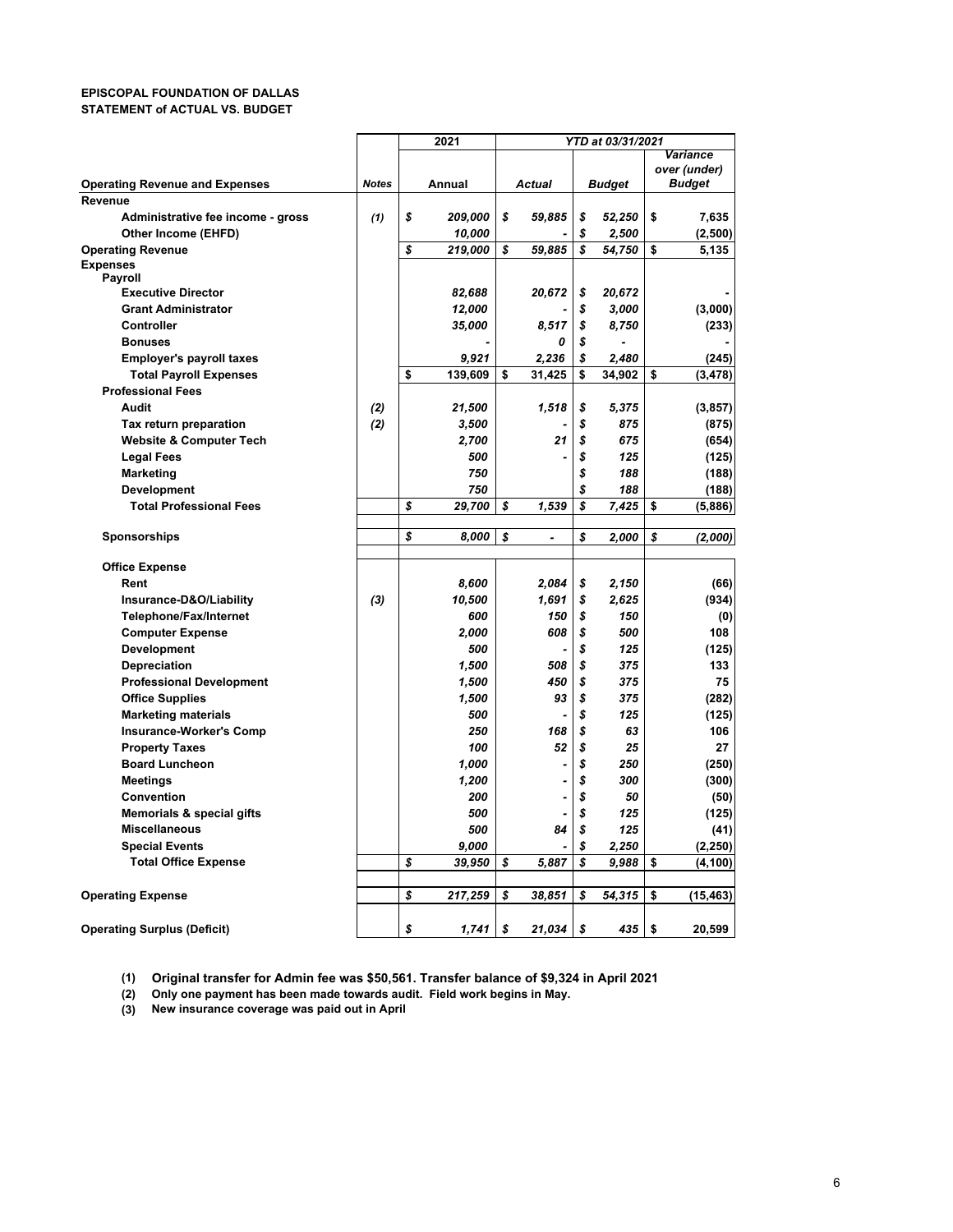|                                                | <b>Market Value</b><br>12/31/2020 | <b>Deposits</b>          | Withdrawals    | <b>Net Deposits/</b><br>Withdrawals | Interest &<br><b>Dividends</b> | <b>Adm Fees</b> | <b>Money Mgr</b><br>Fees | <b>Total</b><br><b>Management</b><br>Fees | Realized<br>Gains/<br>(Losses) | Unrealized<br>Gains/ (Losses) | Capital<br>Appreciation<br>(Depreciation) | <b>Market Value</b><br>3/31/2021 |
|------------------------------------------------|-----------------------------------|--------------------------|----------------|-------------------------------------|--------------------------------|-----------------|--------------------------|-------------------------------------------|--------------------------------|-------------------------------|-------------------------------------------|----------------------------------|
| <b>ASSET MANAGERS</b>                          |                                   |                          |                |                                     |                                |                 |                          |                                           |                                |                               |                                           |                                  |
| <b>Proceeds from Class Actions</b><br>Vanguard | 43,876,935.71                     |                          |                | (1,817,678.57)                      | 114,110.10                     | (50, 561.14)    | (11, 525.39)             | (62,086.53)                               | 1,245,945.79                   | 557,944.63                    | 1,803,890.42                              | 43,915,171.13                    |
| <b>TOTAL MANAGERS</b>                          | 43,876,935.71                     |                          |                | (1,817,678.57)                      | 114,110.10                     | (50, 561.14)    | (11, 525.39)             | (62,086.53)                               | 1,245,945.79                   | 557.944.63                    | 1.803.890.42                              | 43,915,171.13                    |
| <b>AGENCY ACCOUNTS</b>                         |                                   |                          |                |                                     |                                |                 |                          |                                           |                                |                               |                                           |                                  |
| <b>Frank Hughes Estate</b>                     | 1,112,983.75                      |                          | (34, 513.50)   | (34, 513.50)                        | 2,894.08                       | (1, 282.54)     | (292.21)                 | (1,574.75)                                | 31,601.44                      | 14,140.67                     | 45,742.11                                 | 1,125,531.69                     |
| <b>Amistad Mission</b>                         | 1,685,117.39                      | $\overline{\phantom{a}}$ |                |                                     | 4,425.77                       | (1,941.83)      | (447.46)                 | (2, 389.29)                               | 48,284.78                      | 21,738.83                     | 70,023.61                                 | 1,757,177.48                     |
| Episcopal Health Foundation of Dallas          | 7,043,083.96                      |                          |                | $\overline{\phantom{a}}$            | 18,497.90                      | (8, 116.03)     | (1,870.21)               | (9,986.24)                                | 201,810.11                     | 90,859.19                     | 292,669.30                                | 7,344,264.92                     |
| Alice L. Bomar Trust fund                      | 44,092.99                         |                          | (973.32)       | (973.32)                            | 113.55                         | (50.81)         | (11.45)                  | (62.26)                                   | 1,240.97                       | 551.96                        | 1,792.93                                  | 44,963.89                        |
| Church of the Incarnation Pension Trust        | 2,024,707.31                      | 151,374.00               | (23, 233.92)   | 128,140.08                          | 5,614.38                       | (2, 333.15)     | (571.65)                 | (2,904.80)                                | 60.971.88                      | 28,338.62                     | 89,310.50                                 | 2,244,867.47                     |
| Our Merciful Saviour Episcopal Church          | 82,828.94                         |                          |                |                                     | 217.55                         | (95.45)         | (21.99)                  | (117.44)                                  | 2,373.35                       | 1,068.53                      | 3,441.88                                  | 86,370.93                        |
| Annie Harris Norton Fund                       | 5,451.66                          | $\overline{\phantom{a}}$ |                | $\overline{\phantom{a}}$            | 14.31                          | (6.28)          | (1.45)                   | (7.73)                                    | 156.21                         | 70.33                         | 226.54                                    | 5,684.78                         |
| St. Albans Scholarship Fund                    | 14,960.84                         |                          |                |                                     | 39.29                          | (17.24)         | (3.97)                   | (21.21)                                   | 428.68                         | 193.00                        | 621.68                                    | 15,600.60                        |
| St. John's Episcopal School                    | 6,097,763.52                      | $\overline{a}$           |                | $\overline{\phantom{a}}$            | 16,015.12                      | (7,026.70)      | (1,619.19)               | (8,645.89)                                | 174,723.23                     | 78,664.11                     | 253,387.34                                | 6,358,520.09                     |
| St. Mark's Irving                              | 197,865.99                        |                          |                |                                     | 519.67                         | (228.01)        | (52.54)                  | (280.55)                                  | 5,669.58                       | 2,552.57                      | 8,222.15                                  | 206,327.26                       |
| St. Peter's                                    | 274,793.52                        | $\overline{\phantom{a}}$ |                | ٠                                   | 721.72                         | (316.66)        | (72.97)                  | (389.63)                                  | 7,873.84                       | 3,544.97                      | 11,418.81                                 | 286,544.42                       |
| <b>Parish Episcopal School Fund</b>            | 4,279,456.40                      |                          | (1,892,500.00) | (1,892,500.00)                      | 7,468.54                       | (4,931.39)      | (979.08                  | (5,910.47                                 | 81,407.09                      | 52.858.95                     | 134.266.04                                | 2,522,780.51                     |
| <b>Good Shepherd Episcopal Church</b>          | 72,833.09                         | $\overline{\phantom{a}}$ |                |                                     | 191.29                         | (83.93)         | (19.34)                  | (103.27                                   | 2,086.94                       | 939.58                        | 3,026.52                                  | 75,947.63                        |
| Petrash Scholarship Fund                       | 17,465.59                         | $\overline{\phantom{a}}$ |                | ٠                                   | 45.88                          | (20.13)         | (4.64)                   | (24.77)                                   | 500.45                         | 225.31                        | 725.76                                    | 18,212.46                        |
| The Santiago Foundation                        | 914,967.48                        | $\blacksquare$           |                | $\blacksquare$                      | 2,403.07                       | (1,054.35)      | (242.96)                 | (1, 297.31)                               | 26,217.17                      | 11,803.53                     | 38,020.70                                 | 954,093.94                       |
| St. Augustine's Episcopal Church               | 155,243.43                        | $\overline{\phantom{a}}$ |                | $\overline{\phantom{a}}$            | 407.73                         | (178.89)        | (41.22)                  | (220.11)                                  | 4,448.29                       | 2,002.72                      | 6,451.01                                  | 161,882.06                       |
| St. Matthew's Cathedral Revolving Fund         | 769.41                            |                          |                |                                     | 2.02                           | (0.89)          | (0.20)                   | (1.09)                                    | 22.05                          | 9.93                          | 31.98                                     | 802.32                           |
| St. Matthew's Cathedral Endowment Fund         | 1,414,300.36                      | 3,125.01                 | (20, 874.00)   | (17, 748.99)                        | 3,692.69                       | (1,629.75)      | (376.38)                 | (2,006.13                                 | 40,263.31                      | 18,395.11                     | 58,658.42                                 | 1,456,896.35                     |
| <b>Holy Nativity</b>                           | 110,925.91                        | $\blacksquare$           |                |                                     | 291.34                         | (127.82)        | (29.46)                  | (157.28)                                  | 3,178.44                       | 1,431.00                      | 4,609.44                                  | 115,669.41                       |
| <b>ECR - Building Fund</b>                     | 272,249.00                        | $\blacksquare$           |                | $\blacksquare$                      | 715.03                         | (313.72)        | (72.29)                  | (386.01)                                  | 7,800.93                       | 3,512.14                      | 11,313.07                                 | 283,891.09                       |
| <b>DIOCESAN ACCOUNTS</b>                       |                                   |                          |                |                                     |                                |                 |                          |                                           |                                |                               |                                           |                                  |
| E.D. Farmer Foundation                         | 1,211,630.41                      |                          |                |                                     | 3,182.22                       | (1, 396.21)     | (321.73)                 | (1,717.94)                                | 34,717.64                      | 15,630.61                     | 50,348.25                                 | 1,263,442.94                     |
| <b>Endowment of the Episcopate</b>             | 2,629,915.31                      | $\overline{\phantom{a}}$ |                | ٠                                   | 6,907.19                       | (3,030.56)      | (698.34)                 | (3,728.90)                                | 75,356.70                      | 33,927.18                     | 109,283.88                                | 2,742,377.48                     |
| <b>St. Paul Memorial Fund</b>                  | 725,847.78                        | $\blacksquare$           |                | $\blacksquare$                      | 1,906.36                       | (836.42)        | (192.74)                 | (1,029.16)                                | 20,798.20                      | 9,363.78                      | 30,161.98                                 | 756,886.96                       |
| <b>Corporation of the Diocese</b>              | 2,911,996.98                      | $\overline{\phantom{a}}$ |                | $\blacksquare$                      | 7,648.04                       | (3,355.61)      | (773.25                  | (4, 128.86)                               | 83,439.36                      | 37,566.16                     | 121,005.52                                | 3,036,521.68                     |
| The Mausoleum Perpetual Care Fund              | 134,439.35                        |                          |                |                                     | 353.09                         | (154.92)        | (35.70)                  | (190.62)                                  | 3,852.18                       | 1,734.33                      | 5,586.51                                  | 140,188.33                       |
| <b>Memorial Scholarship Fund</b>               | 733,870.43                        |                          |                |                                     | 1,927.43                       | (845.67)        | (194.87)                 | (1,040.54)                                | 21,028.07                      | 9,467.28                      | 30,495.35                                 | 765,252.67                       |
| Ministry with the Aging, Inc. / Bruton         | 0.00                              |                          |                |                                     |                                |                 |                          |                                           |                                |                               |                                           | 0.00                             |
| <b>Elizabeth Austin Miller Fund</b>            | 218,122.62                        | $\overline{a}$           |                | $\overline{\phantom{a}}$            | 572.87                         | (251.35)        | (57.92)                  | (309.27)                                  | 6,250.02                       | 2,813.89                      | 9,063.91                                  | 227,450.13                       |
| Junker Fund                                    | 160,697.55                        | $\overline{\phantom{a}}$ |                | $\blacksquare$                      | 422.05                         | (185.18)        | (42.67)                  | (227.85)                                  | 4,604.57                       | 2,073.07                      | 6,677.64                                  | 167,569.39                       |
| <b>Price Fund</b>                              | 142,124.90                        | $\overline{a}$           |                |                                     | 373.28                         | (163.78)        | (37.74)                  | (201.52)                                  | 4,072.40                       | 1,833.48                      | 5,905.88                                  | 148,202.54                       |
| William B. Clayton Fund                        | 255,897.61                        | $\blacksquare$           |                | $\overline{\phantom{a}}$            | 672.09                         | (294.88)        | (67.95)                  | (362.83)                                  | 7,332.40                       | 3,301.20                      | 10,633.60                                 | 266,840.47                       |
| Hiram and LaVerne McCurry Fund                 | 412,809.56                        | $\overline{\phantom{a}}$ |                |                                     | 1,084.20                       | (475.70)        | (109.62)                 | (585.32)                                  | 11,828.50                      | 5,325.44                      | 17,153.94                                 | 430,462.38                       |
| <b>Bishop Moore Endowment</b>                  | 51,818.97                         | $\blacksquare$           |                | ٠                                   | 136.10                         | (59.71)         | (13.76)                  | (73.47)                                   | 1,484.81                       | 668.49                        | 2,153.30                                  | 54,034.90                        |
| <b>Estate of Estelle Smith</b>                 | 658,230.73                        |                          |                |                                     | 1,728.77                       | (758.51)        | (174.79)                 | (933.30)                                  | 18,860.71                      | 8,491.49                      | 27,352.20                                 | 686.378.40                       |
| Lawrence Blake Scholarship Trust               | 903,448.74                        | $\blacksquare$           | $\blacksquare$ | $\overline{\phantom{a}}$            | 2,372.81                       | (1,041.08)      | (239.90)                 | (1, 280.98)                               | 25,887.12                      | 11,654.93                     | 37,542.05                                 | 942,082.62                       |
| <b>The Gathering</b>                           | 58,500.24                         | $\overline{\phantom{a}}$ |                | $\blacksquare$                      | 153.64                         | (67.41)         | (15.53)                  | (82.94)                                   | 1,676.25                       | 754.69                        | 2,430.94                                  | 61,001.88                        |
| <b>EPISCOPAL FOUNDATION ACCOUNTS</b>           |                                   |                          |                |                                     |                                |                 |                          |                                           |                                |                               |                                           |                                  |
| The Episcopal Fund                             | 5,298,214.49                      | 3,000.00                 | (82.84)        | 2,917.16                            | 16,320.54                      | (6, 105.34)     | (1,407.28)               | (7, 512.62)                               | 179,423.76                     | 60,454.57                     | 239,878.33                                | 5,549,817.90                     |
| The Julie and Louis Beecherl Trustee's Fund    | 732,482.04                        | 1,000.00                 | (4,000.00)     | (3,000.00)                          | 1,917.91                       | (844.07)        | (194.50)                 | (1,038.57)                                | 20,920.85                      | 9,468.74                      | 30,389.59                                 | 760,750.97                       |
| <b>Beecherl Advised Fund</b>                   | 333,534.48                        |                          |                |                                     | 875.98                         | (384.35)        | (88.57)                  | (472.92)                                  | 9,556.98                       | 4,302.76                      | 13,859.74                                 | 347,797.28                       |
| J. C. Brown Memorial Scholarship Advised Fu    | 379,544.53                        | $\overline{\phantom{a}}$ |                |                                     | 996.84                         | (437.36)        | (100.78)                 | (538.14)                                  | 10,875.34                      | 4,896.31                      | 15,771.65                                 | 395,774.88                       |
| <b>Bishop Stanton Advised Fund</b>             | 101,948.45                        | $\blacksquare$           |                |                                     | 267.76                         | (117.48)        | (27.07)                  | (144.55)                                  | 2,921.19                       | 1,315.18                      | 4,236.37                                  | 106,308.03                       |
| <b>AGENCY ACCOUNTS</b>                         | 37,031,211.72                     | 154,499.01               | (1,972,094.74) | (1,817,595.73)                      | 93,731.07                      | (42, 672.56)    | (9,707.17)               | (52, 379.73)                              | 1,022,247.67                   | 477,507.07                    | 1,499,754.74                              | 36,754,722.07                    |
| <b>EPISCOPAL FOUNDATION ACCOUNTS</b>           | 6,845,723.99                      | 4,000.00                 | (4,082.84)     | (82.84)                             | 20,379.03                      | (7,888.60)      | (1,818.20)               | (9,706.80)                                | 223,698.12                     | 80,437.56                     | 304,135.68                                | 7,160,449.06                     |
| <b>TOTAL</b>                                   | 43,876,935.71                     | 158,499.01               | (1,976,177.58) | (1,817,678.57)                      | 114,110.10                     | (50, 561.16)    | (11, 525.37)             | (62,086.53)                               | 1,245,945.79                   | 557,944.63                    | 1,803,890.42                              | 43,915,171.13                    |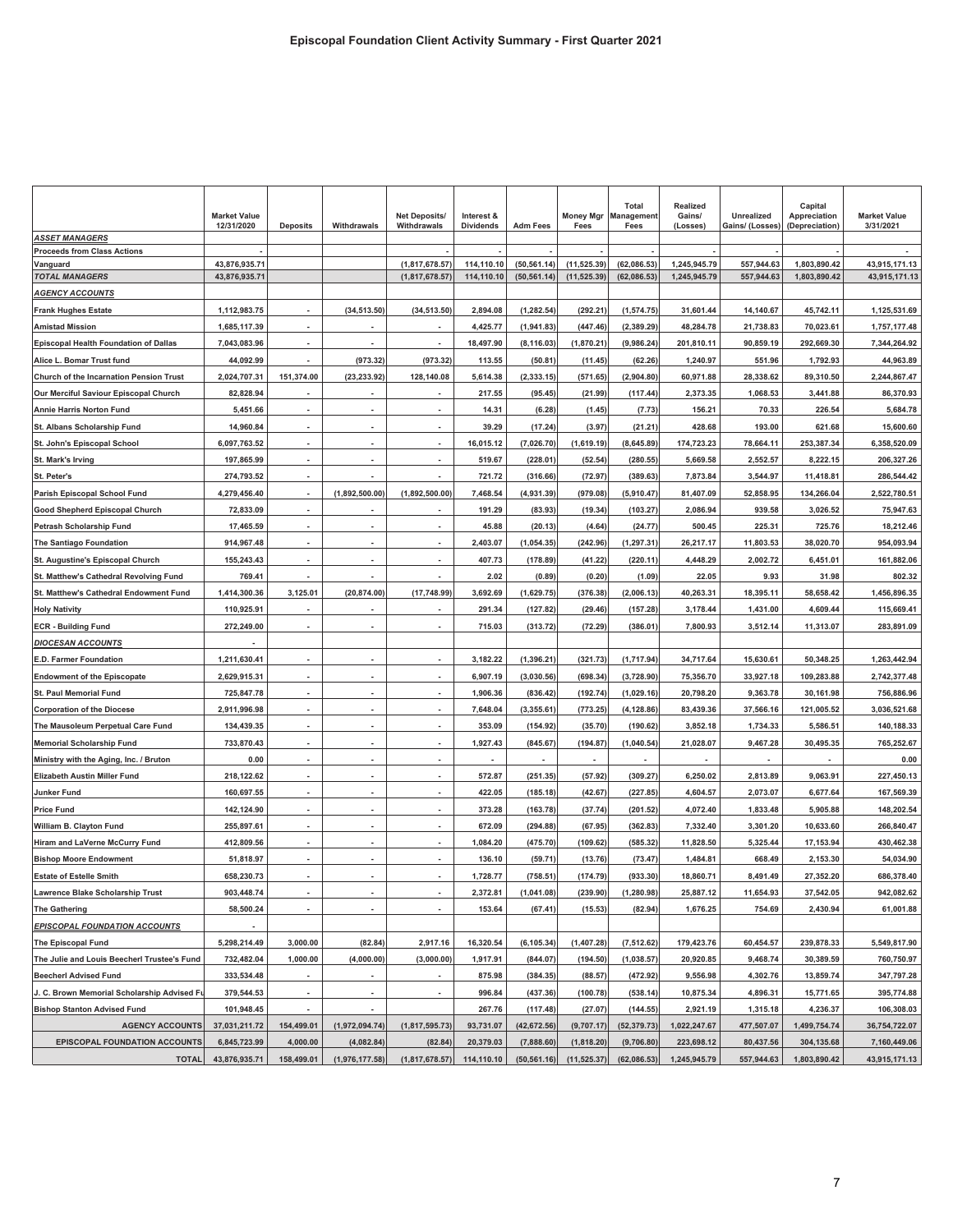# Episcopal Health Foundation 2021 Grant Caluation V1

|      |                | Market Value |
|------|----------------|--------------|
| 2016 | Q4             | 5,872,425    |
| 2017 | Q1             | 6,179,651    |
| 2017 | Q <sub>2</sub> | 6,405,201    |
| 2017 | Q3             | 6,481,315    |
| 2017 | Q4             | 6,612,856    |
| 2018 | Q1             | 6,564,545    |
| 2018 | Q <sub>2</sub> | 6,619,443    |
| 2018 | Q3             | 6,499,584    |
| 2018 | Q4             | 5,835,131    |
| 2019 | Q1             | 6,105,669    |
| 2019 | Q <sub>2</sub> | 6,281,520    |
| 2019 | Q3             | 6,120,314    |
| 2019 | Q4             | 6,438,857    |
| 2020 | Q1             | 5,307,263    |
| 2020 | Q2             | 6,161,514    |
| 2020 | Q3             | 6,532,146    |
|      |                |              |

12-Quarter Average  $$6,251,090$ 

Available Grants at 5%  $\begin{array}{|c|c|c|c|}\n\hline\n\text{$} & 312,554\n\end{array}$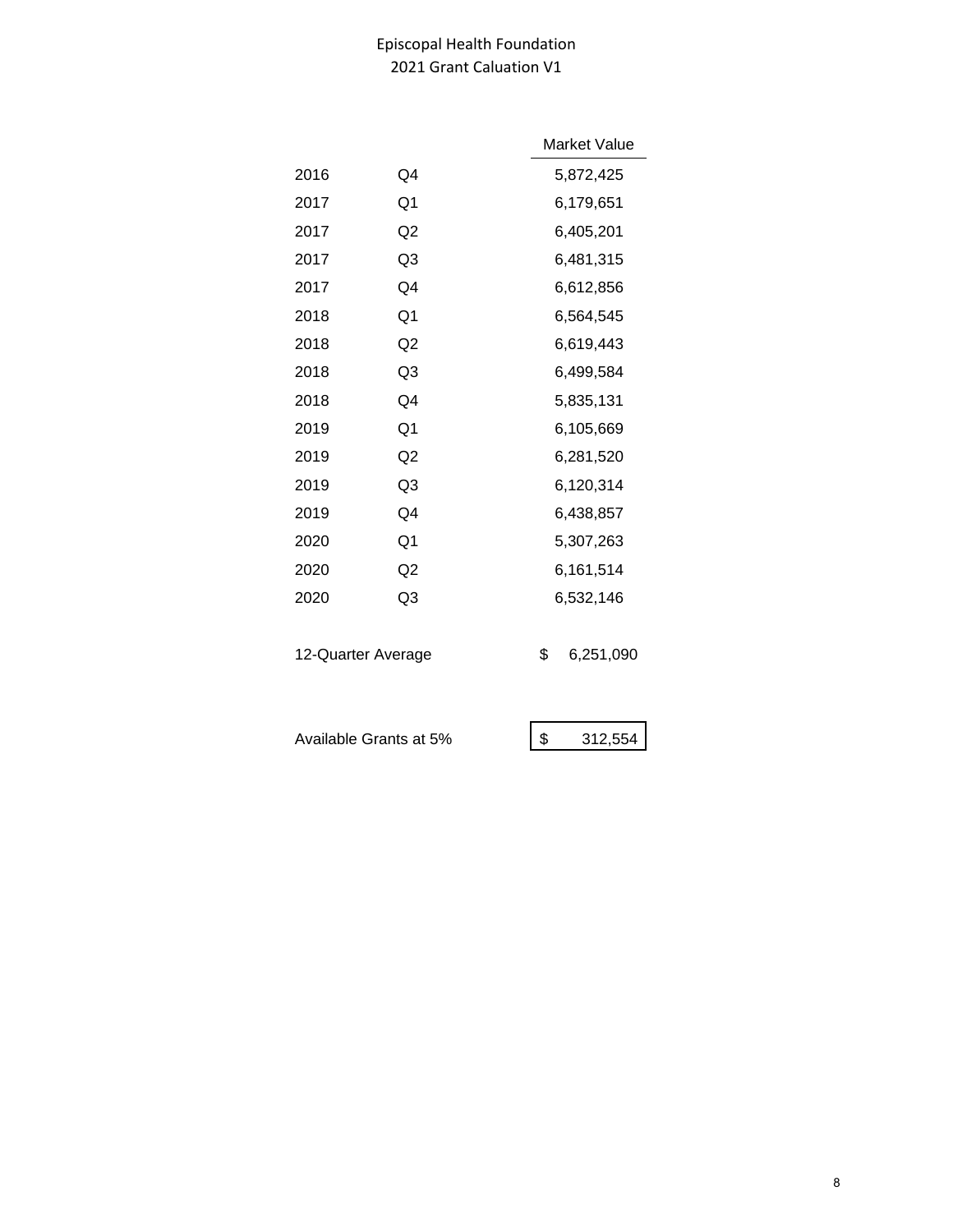# **Episcopal Health Foundation of Dallas**

**Statement of Net Assets**

|                                         |     |           | As of     |           | As of     | As of      |           |  |
|-----------------------------------------|-----|-----------|-----------|-----------|-----------|------------|-----------|--|
|                                         |     | 3/31/2021 |           | 3/31/2020 |           | 12/31/2020 |           |  |
| <b>Assets</b>                           |     |           |           |           |           |            |           |  |
| North Dallas Bank - checking account    |     | \$        | 17,358    | \$        | 11,808    | \$         | 17,729    |  |
| Vanguard - money market                 | (1) |           | 312,569   |           | 313,449   |            | 312,561   |  |
| <b>Prepaid excise tax</b>               | (2) |           | 2,390     |           | 6,200     |            | 2,390     |  |
| <b>Prepaid D&amp;O insurance</b>        | (3) |           |           |           | 3,252     |            | 652       |  |
| <b>Other</b>                            |     |           | 95        |           | 95        |            | 95        |  |
| <b>Investments at market value</b>      |     |           | 7,344,265 |           | 5,307,263 |            | 7,043,084 |  |
| <b>Total assets</b>                     |     | \$        | 7,676,676 | \$        | 5,642,067 | \$         | 7,376,510 |  |
| <b>Liabilities and Net Assets</b>       |     |           |           |           |           |            |           |  |
| <b>Liabilities</b>                      |     |           |           |           |           |            |           |  |
| <b>Accounts payable</b>                 | (3) | \$        | 19,434    | \$        |           | \$         | 19,434    |  |
| <b>Estimated excise tax liability</b>   |     |           | 7,027     |           | 7,010     |            | 7,027     |  |
| <b>Total liabilities</b>                |     |           | 26,461    |           | 7,010     |            | 26,461    |  |
| <b>Net Assets</b>                       |     |           |           |           |           |            |           |  |
| <b>Total unrestricted net assets</b>    |     |           | 7,650,215 |           | 5,635,057 |            | 7,350,049 |  |
| <b>Total liabilities and net assets</b> |     | \$        | 7,676,676 | \$        | 5,642,067 | \$         | 7,376,510 |  |
|                                         |     |           |           |           |           |            |           |  |

### **Notes**

- **(1) The Vanguard money market account was opened on 3/31/2019. Funds in the account represent the dollars needed to fund the 2020 grant program.**
- **(2) This is the credit amount showing as a carryfoward on our taxes. EHFD will use the credit on 2020 taxes**
- **(3) Accounts payable of \$19,434 represents the amount of outstanding grants payable**